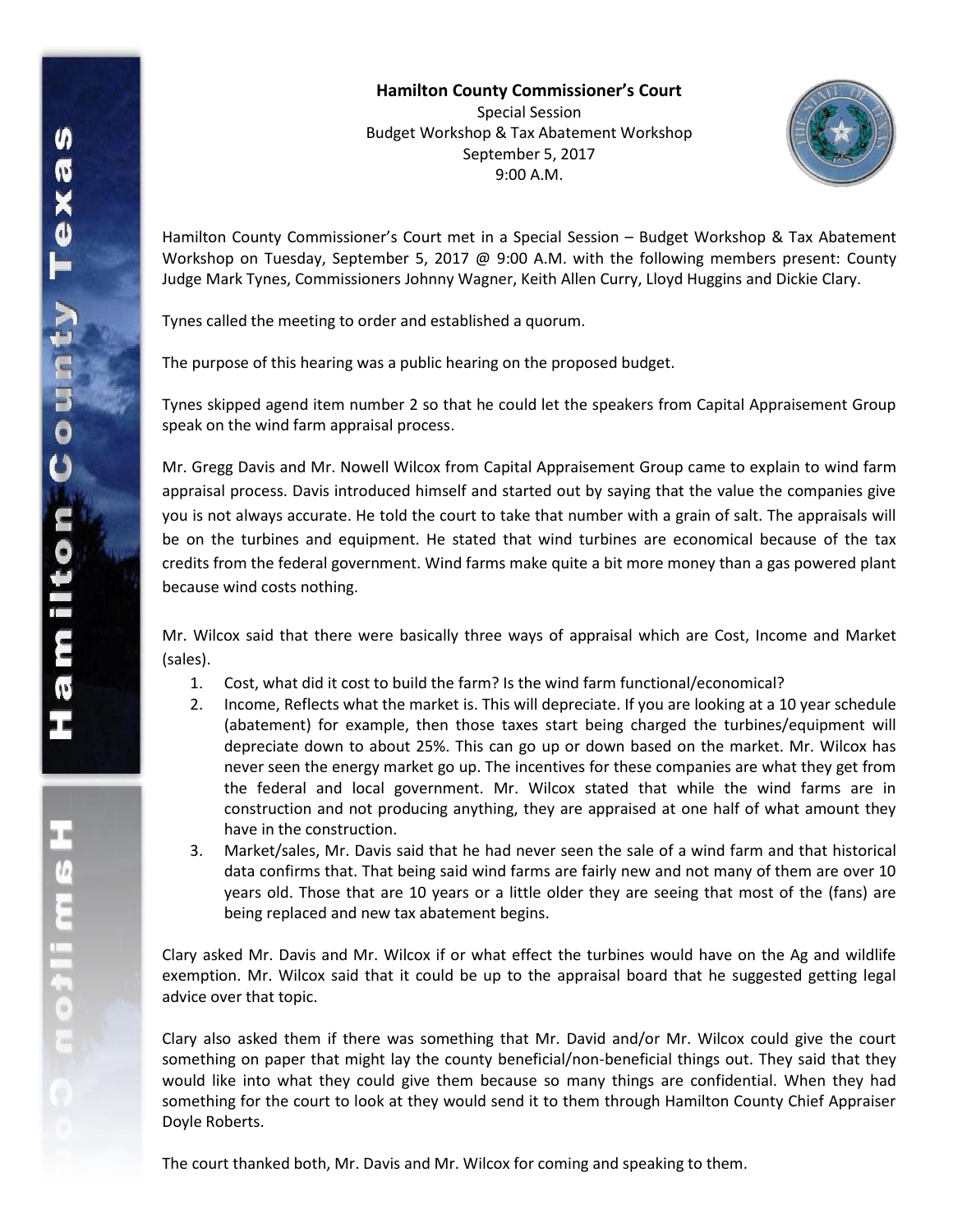Tynes stated that the court was just in the infant stages of this abatement process.

Clary did state that with all the Judges he had talked to one of the key notes that was suggested to them was to seek out professional legal advisor that specializes in this area. Tynes agreed.

Tynes went to part B on the agenda. The Hamilton County Tax Abatement Policy Review. He pointed out some things that he thought may need to be changed or reviewed.

Section B2, part b. The creation of a permanent full time employee with a minimum of 2 new employees and projected 5-year growth in number of employees.

Section B2, part i. Community perception of the value of the project.

Section C2 in the paragraph the wording (the County may provide for an abatement on a sliding scale as set forth in the Proposed Schedule of Tax Abatement attached.) Removing that whole sentence.

Section D2 – Look at the paragraph stating that all applications shall be submitted first to the appropriate City of Hamilton Economic Development Corporation or Corporation of Hico Economic Development Corporation for review and recommendation prior to Commission's Court action.

Section D2/1 – A plat showing the precise location of the property, all roadways within 200 feet of the site, and all existing zoning and land uses on this site.

Section D2/2 – A complete legal description of the property.

Section D2/6 – A cost/benefit analysis.

Section D3 the paragraph stating the application will be reviewed by the county Judge for completeness and accuracy and comments will be received from appropriate departments. Once this information is compiled, the application, review comments and recommendation will be forwarded to the members of the Commissioner's Court and to other taxing entities which may be involved in offering tax abatement.

Section E – Title should read Approval of Tax Abatement and other Economic Development Incentives by the Commissioner's Court.

Section  $E2/g$  – Require the owner of the property to certify annually to the governing body of each taxing unit that the owner is in compliance with each applicable term of agreement.

Section E2/f – Require the property owner to add minimum of two new employees.

Tynes recessed the court at 10:10 A.M. for five minutes.

Tynes recalled the court at 10:15 A.M. to begin the budget workshop.

Tynes brought the court back up to agenda item number 2 over the outside audit review, update and options and asked Hamilton County Auditor Kent Reeves to speak on this subject.

Reeves stated that they had just gotten finished with a real thorough audit finished for FY 2015, just in time to start on FY2016. He spoke with our outside auditors about doing a limited review of FY2016 to tie into FY2017 and then get right in FY2017. Reeves asked the court if they would be okay with that. Tynes asked Reeves if the county would still be in compliance. Reeves said yes, that there would not be an audit report for FY2016 but that it would be reviewed. After reviewing they would do a full blown audit for FY2017. Tynes offered the motion and Huggins seconded to complete a limited review of FY2016 budget and then begin a full blown audit on FY2017. The motion carried unanimously.